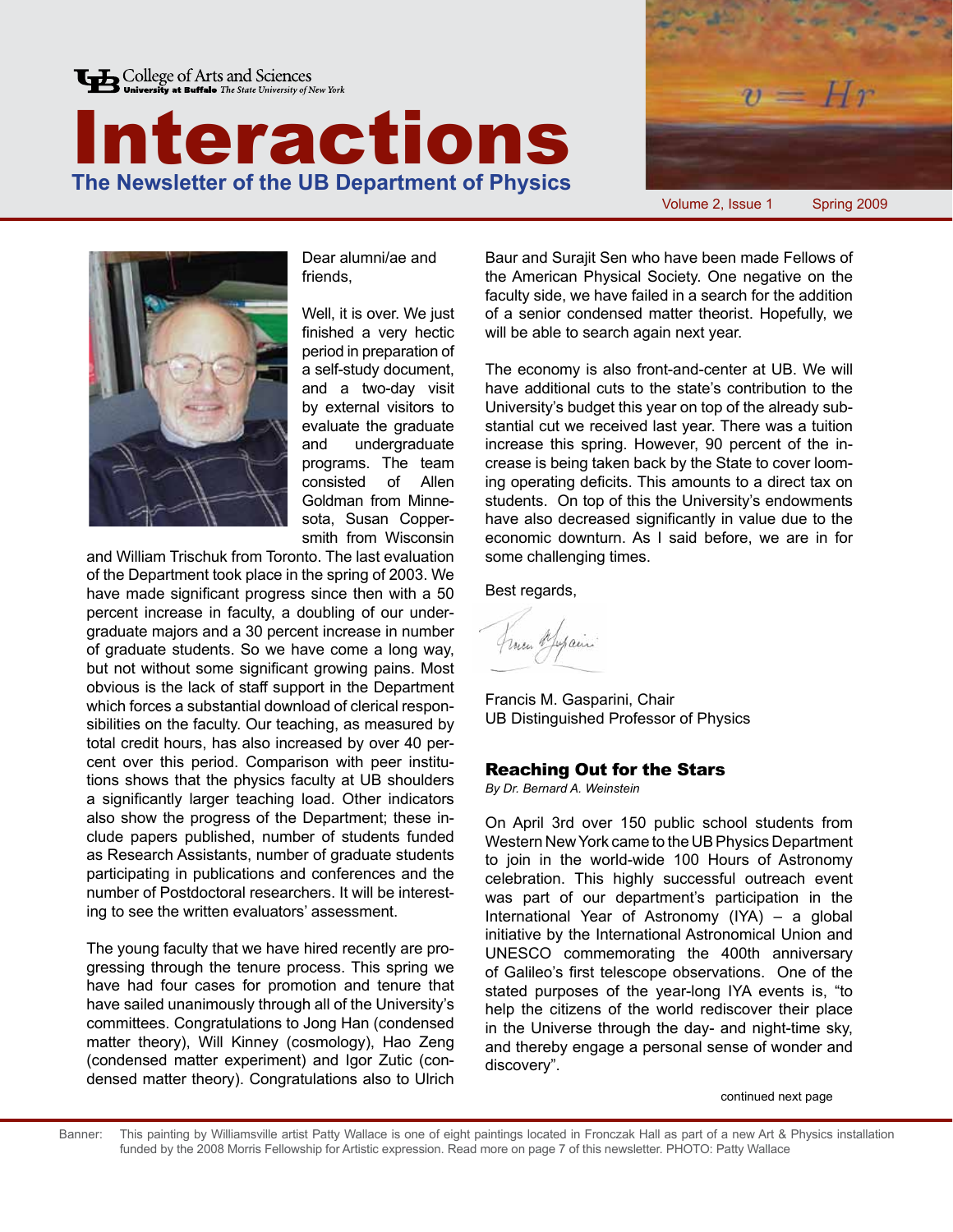## **Interactions** Volume 2, Issue 1

#### Reaching Out for the Stars continued

The students who came to UB on April 3rd ranged in age from 3 – 18. Schools from Buffalo to Lockport sent large groups, and students from the Jewish Heritage School (Amherst), the BEAM program, as well as the UB day care program also participated. These young people were treated to live webcasts from 80 major observatories



around the world, including from the renowned Keck (Hawaii), Arecibo (Puerto Rico), Herschel (Spain), and Atacama (Chile) observatories, as well as from the Hubble space telescope. Two large screen color monitors were set up in the lobby and a classroom of the physics building for the students to view the



Dr. John Cerne and Dr. Andrea Markelz, both Associate Professors of Physics, conducted demonstrations of the "hair-raising" power of a Van de Graaff generator at the public IYA event in the Physics Department.

day-long webcasts. Faculty and graduate students served as docents, answering student questions, providing supplementary explanations, and guiding laboratory tours around the physics department. In addition, hall-way demonstrations of the "hair-raising" power of a Van de Graaff generator, and liquid nitrogen, thrilled the young students.

ence, but looking inward, it is the young minds that we can help to motivate who are the real stars.

Please see www.physics.buffalo.edu/ iya/ for more information about IYA events.



Demonstrations with liquid nitrogen by Dr. Andrea Markelz (right picture) and Justin Perron, a graduate student in Dr. Gasparini's laboratory (left picture), amazed visitors of the public IYA event at all ages.

As a bonus, the April 3rd outreach activities also coincided with the day of the Rustgi Lecture, this year given by Professor S. James Gates, Jr., the John S. Toll Professor and Director of the Center for String Theory at the University of Maryland. Professor Gates, a world leader in his discipline, is well known to many for his appearances on Public Television's Nova programs. He spoke at length to both our young visitors and UB's physics majors, sharing his outlook and passion for science.

Much thanks to all the committed faculty, staff, and students who worked on this project. Everyone felt that the day was extremely fruitful, and we hope that similar events can be held as part of regular Physics Department outreach activities. Looking outward, the telescopes reveal astounding sci-



High-school students enjoyed the opportunity to meet Professor Gates at the 100 Hours of Astronomy event in the Physics Department.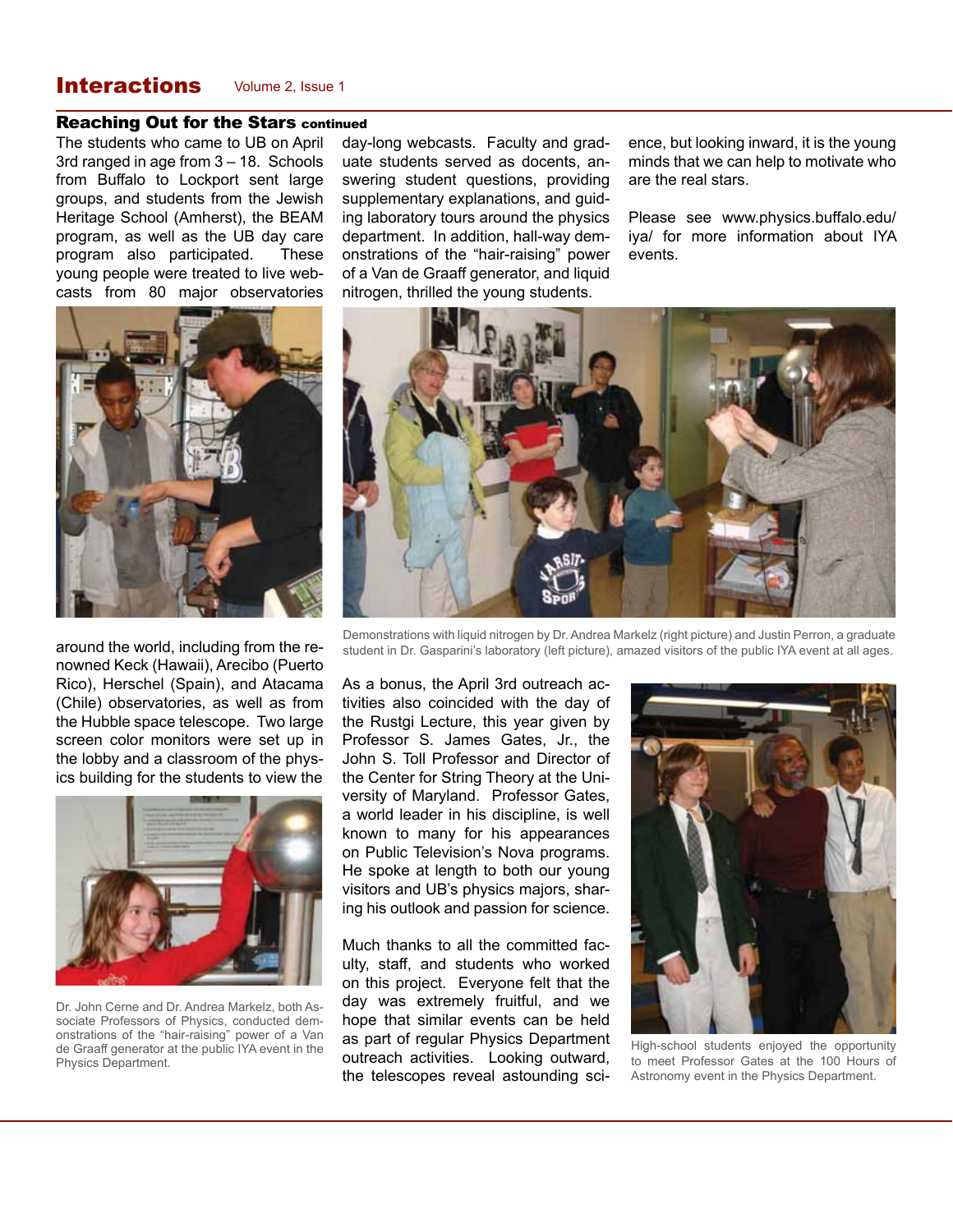## Faculty in Focus

#### Few Body Systems and Undergraduate Physics

*By Dr. Michael Fuda*

In the early 1960's a somewhat surprising breakthrough took place in understanding the quantum mechanics of few-particle systems. It was found that it is possible to construct models of three-particle systems that lead to equations that can easily be solved on modest size computers. In fact, for a particular type of interaction, called a separable interaction, it is possible to reduce solving a quantum mechanical three-body problem to solving rather simple coupled equations in one continuous variable, thereby reducing the three-body problem to a one-body problem!

One of the first systems that was treated using the new understanding of three-particle systems was the three-nucleon system. People calculated the binding energy of  $H<sup>3</sup>$  and He<sup>3</sup>, as well as cross sections for elastic neutron-deuteron and proton-deu-



Dr. Michael Fuda, Professor of Physics, joined the Physics Department in 1967 and served as Undergraduate Director since. Dr. Fuda is the recipient of the State University of New York Chancellor's Award for Outstanding Teaching and is a Fellow of the American Physical Society. For more information please visit www.physics. buffalo.edu/professors/fuda.html. PHOTO: Patty **Wallace** 

teron scattering, and for the breakup reaction in which the deuteron breaks up into a proton and a neutron. The earliest calculations assumed rather simple separable interactions that were

fit to low energy nucleon-nucleon scattering data. My earliest research in this area entailed developing methods for calculating the properties of the threenucleon system using "realistic" nucleon-nucleon interactions. Here "realistic" means interactions that account for the nucleon-nucleon scattering data up to energies of a few hundred MeV. My approach involved expanding the realistic interactions as a sum of separable interactions, thereby reducing the threebody problem to an effective one-body problem.

Calculating the properties of the threenucleon system with realistic nucleonnucleon interactions is important since there are alternative models for the twonucleon system that do equally well in describing the two-nucleon elastic scattering data. In elastic nucleon-nucleon scattering the total energy and momentum of the nucleons is conserved, while in the three-nucleon system the energy and momentum of a two-nucleon subsystem is not conserved. The threenucleon calculations test aspects of the nucleon-nucleon interaction that are not tested in the two-nucleon system.

The earliest work on exactly solvable three-particle models assumed nonrelativistic quantum mechanics. It did not take long, however, for people to explore the possibility of constructing relativistic models of few-particle systems that are exactly solvable. One of the earliest systems for which this was done is the pion-nucleon system. At a certain point the energy of a pion  $(π)$  incident on a nucleon (N) is large enough to produce another pion. Once this threshold is reached it becomes essential to include ππN states in developing the quantum mechanics of the pion-nucleon system. The quantum mechanics of such a system involves the coupling between the  $πN$  system and the ππN system. For a number of years now my research has focused on developing a realistic relativistic model for this system. Such modeling is important because pion-nucleon scattering produces a spectrum of baryons whose properties can thereby be determined. In principle it should be possible to calculate these properties using quantum chromodynamics (QCD), the fundamental theory of strong interactions. It is my hope that in the near future I will be able to incorporate aspects of QCD into my model of the pion-nucleon system. Being retired will make it possible to devote a large amount of time to this interesting and important problem.

Before retirement I devoted quite a bit of time to the undergraduate physics program of the Department of Physics through my role as Undergraduate Director for Physics. I found it very rewarding to help the undergraduate physics majors succeed in completing a BA or BS degree in physics. For many years now we have produced a number of outstanding graduates who have gone on to do graduate work at the best universities in the country, as well as pursuing careers as high school physics teachers, and as researchers in government labs and industry. It has been very gratifying to watch the number of undergraduate physics majors double in the last five or six years. The future of physics in general, and at UB in particular, looks very bright.



Family, friends, colleagues and former students attended a dinner in honor of Professor Fuda. Among them Mrs. Kamla Rustgi (shown here with Professor Fuda), wife of the late Moti Lal Rustgi, Professor of Physics at UB 1966-1992. Read more on page 11.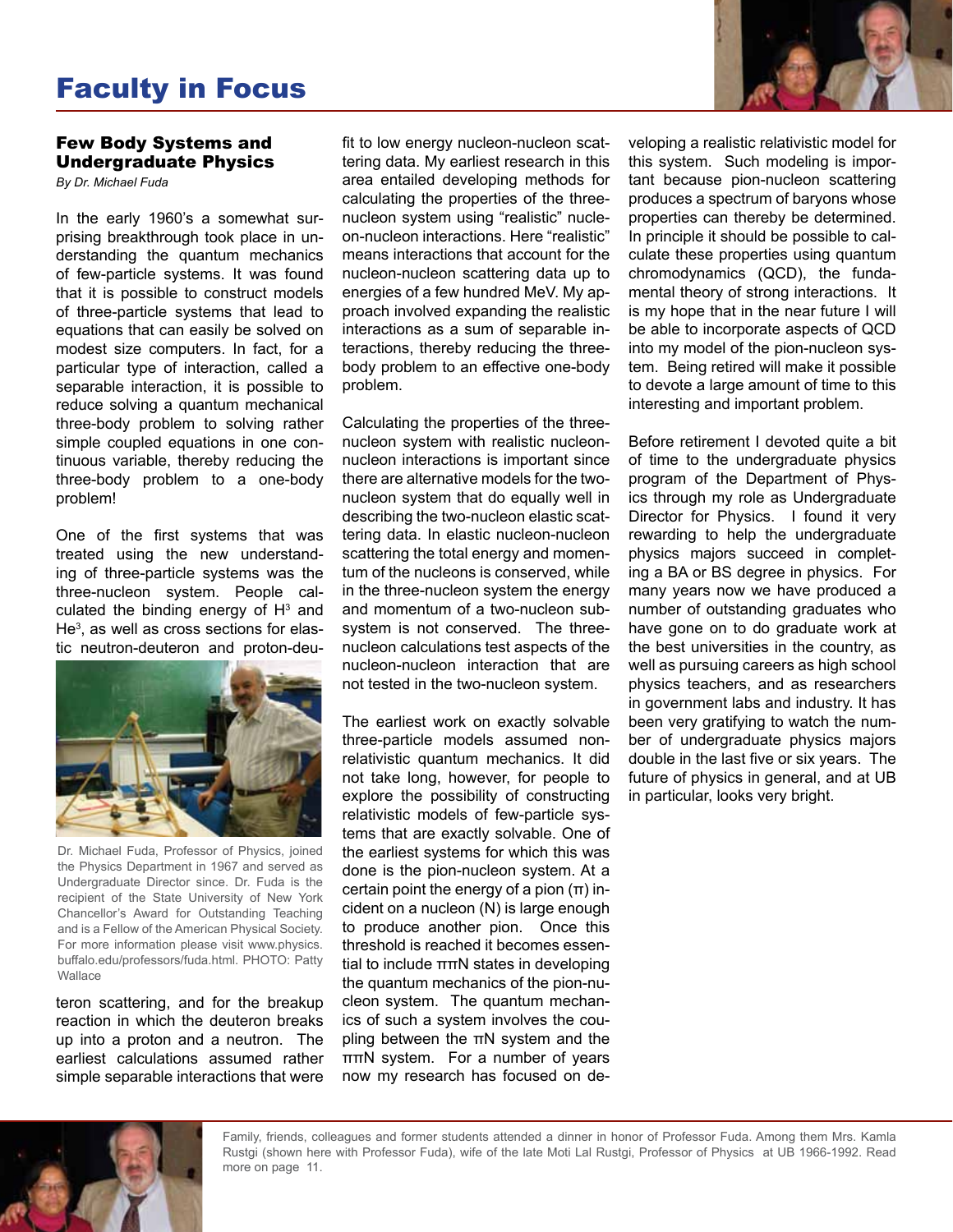## Faculty in Focus **CONTINUED**

#### Quantum transport in nanostructures

*by Dr. Sambandamurthy Ganapathy*

The word "nano" has recently become common knowledge and in our daily life we encounter electronic equipment such as music players, cell phones, computers etc. that utilize millions of nanodevices. There is no lack of understanding about the behavior of charges (electrons) in three-dimensional objects, such as the familiar copper wires, but we do not fully understand the behavior of charges when one or more dimensions of a material is reduced. The properties of the material change dramatically in reduced dimensions and interesting new scientific phenomena emerge. This forms the basis of the field of nanoscience and nanotechnology.



Dr. Sambandamurthy Ganapathy, Assistant Professor of Physics, joined the Physics Department in 2006. His experimental group studies electron transport in nanostructures at ultra low temperatures and high magnetic fields.

My research group focuses on how electrons (or holes) are transported in nanometer scale devices that are prepared in zero (quantum dots), one (nanowires) and two (thin films) dimensions. When electrons are confined in such small dimensions, quantum mechanical effects dominate their transport and new physical properties emerge. In my group, we study electron transport in nanostructures when they are subjected to ultra low temperatures  $($   $\sim$  10 mK) and very high magnetic fields  $($   $\sim$  16 T) where quantum transport is enhanced.



Dr. Ganapathy's group uses nanorings similar to the one shown above to study the quantum coherence nature of electrons in nanodevices when electrons go through the two arms of the ring and interfere with each other.

We use advanced nanofabrication techniques with controlled sample growth to design and develop nanometer scale devices of superconductors, carbon nanotubes, graphene layers etc. Our research interests are both fundamental and applied with specific interests in electron transport near a quantum phase transition, emergence of collective phenomena in low dimensions, conduction in nanowires and rods, microwave investigation of electron solids etc. The basic grasp of the unique properties



Dr. Ganapathy's group studies transport properties of nanowires and nanorods of several strongly correlated materials such as superconductors and semiconductors.

of nanodevices is expected to herald an exciting future into the science and technology of consumer electronics.

#### **We congratulate the following faculty on their recent promotion to Associate Professor:**

**Dr. Jong Han** Condensed Matter Theory

**Dr. William Kinney**  Cosmology

**Dr. Hao Zeng**  Condensed Matter Experiment

**Dr. Igor Zutic**  Condensed Matter Theory

#### **Editors:**

Dr. Doreen Wackeroth Dr. John Cerne

**Design and Production:** Renee Ruffino King Cheung

#### **Website:**

www.physics.buffalo.edu/newsletter

#### **Contact:**

Comments about the newsletter, or information about yourself for our Alumni News section, may be sent to Christine Gleason via e-mail cg57@buffalo.edu or mailed to:

> Christine Gleason Department of Physics University at Buffalo 239 Fronczak Hall Buffalo, NY 14260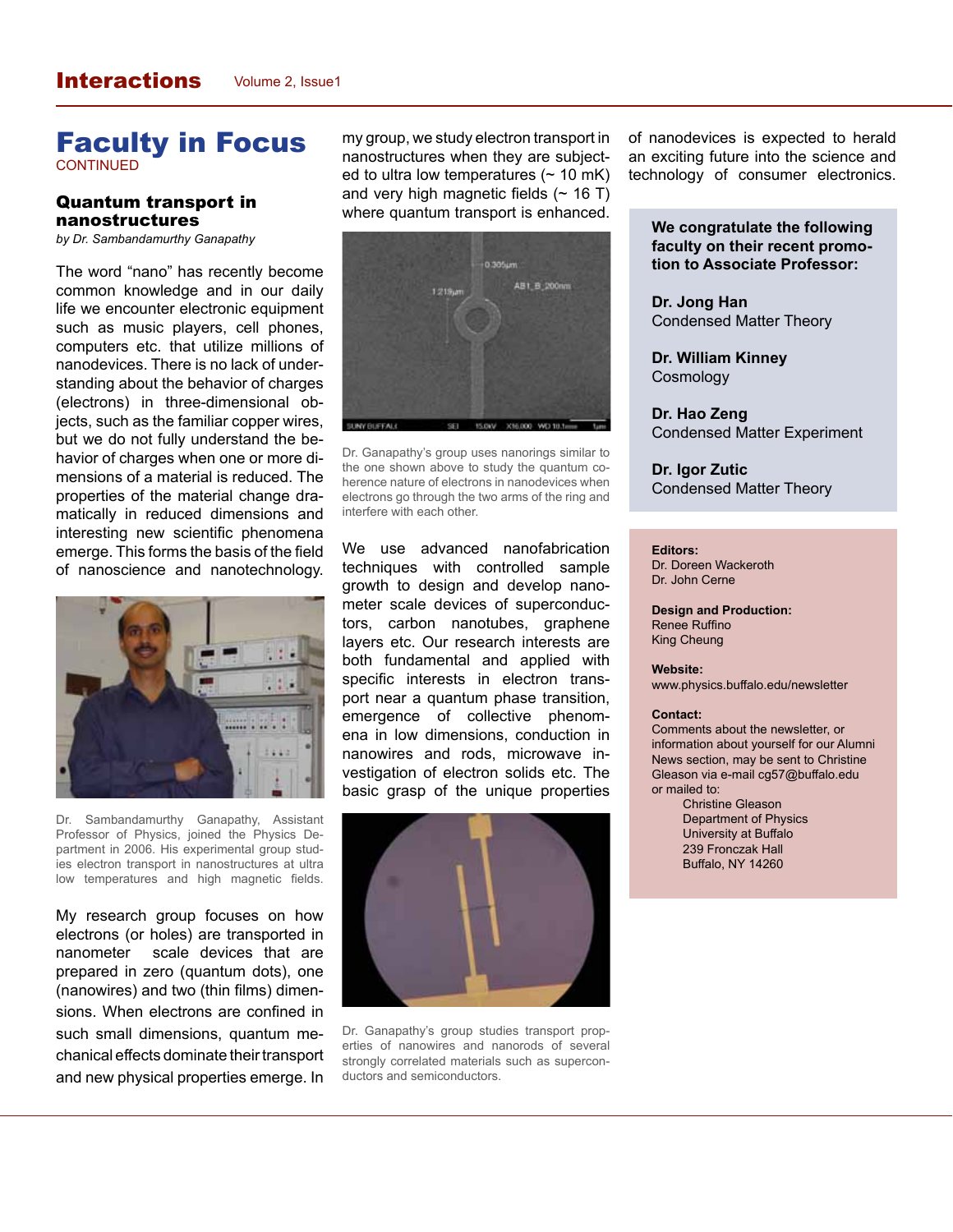# Alumni in Focus



## Jason Ensher, B.S., 1993

*By Dr. Jason Ensher*

Dr. Jason Ensher graduated from SUNY at Buffalo with a BS in Physics in 1993. During his studies at UB, Dr. Ensher found his interests in optics, quantum and statistical mechanics and experimental work. Dr. Ensher pursued graduate work at the University of Colorado in Boulder where he joined the atomic physics group of Dr. Eric Cornell.

The timing was perfect, as Dr. Cornell was beginning his collaboration with Dr. Carl Wieman (also at CU) to produce the state of matter known as Bose-Einstein Condensation. Using techniques of laser cooling, magnetic trapping and evaporation, the group was the first to produce BEC in a dilute gas of ultracold alkali atoms in 1995. Dr. Ensher's the-



Dr. Jason Ensher, who received a B.S. in Physics from the UB Physics Department, in his research laboratory at InPhase Technologies.

sis work included the first experiments to produce BEC and study its properties. Drs. Cornell and Wieman shared the 2001 Nobel Prize in Physics with Wolfgang Ketterle of MIT for the discovery of BEC.

In 1998, Dr. Ensher continued his work with ultracold matter via a postdoctoral fellowship at the University of Connecticut, working with Dr. Edward Eyler. Dr.

Ensher developed methods of creating ultracold diatomic molecules. Dr. Ensher also studied the properties of ultracold, highly-excited Rydberg atoms.

Dr. Ensher's interests turned to applied physics and he returned to Boulder, Colorado in 2000. A theme in his career is developing new optical devices in varied industries. Dr. Ensher has held positions at ILX Lightwave (fibercoupled lasers and polarization devices); Precision Photonics Corp. (optical components and wavelength metrology) and Ball Aerospace (cameras and lasers for space).

Dr. Ensher joined InPhase Technologies in 2006 to work on a data storage system that writes data as holograms in a medium. Dr. Ensher is currently the lead of the Optics group at InPhase. He directs design, assembly and testing of optical systems and light sources for InPhase's holographic storage drive. In recognition of creating a tunable, blue external cavity diode laser for holographic data storage, Dr. Ensher was named a Finalist for the 2009 Industrial Applications of Physics Prize of the American Physical Society. Dr. Ensher expects that InPhase will ship drives to customers in the next year.

#### Mark O. Kimball, Ph.D, 2005 *By Dr. Mark O. Kimball*

Dr. Mark Kimball has recently accepted a position as an Aerospace Engineer with NASA's Goddard Space Flight Center in Greenbelt Maryland. His new position is within the Cryogenics and Fluids Branch where he will design and build space-based cooling systems using the thermodynamics of electron spins. He obtained his Ph.D under the guidance of Professor Frank Gasparini while studying the behavior of liquid helium in restricted geometries. The knowledge and techniques learned during his years as a low-temperature physicist were instrumental in landing his new position.



Dr. Mark Kimball, shown here in Dr. Gasparini's research laboratory, recently joined NASA as an Aerospace Engineer.

During his tenure as a graduate student Mark assumed many roles within the department. These included a two-year term as the President of the Physics Graduate Student Association, coleader of a small group of students who conceived and subsequently managed the graduate-student-run computing facility, and acting as the de facto Departmental IT consultant.

After graduation Mark offered to stay at UB as a postdoctoral researcher within the low-temperature physics lab. His original appointment of one year ultimately turned into a four year quest to understand the behavior of liquid helium confined to uniformly small boxes where coupling between neighboring boxes plays a substantial role in the system's thermodynamics. He also taught various undergraduate courses as well as a section of the graduate-level teaching laboratory over the years.



Banner: Dr. Brian Powell, Ph.D. 2008, took this picture of Mt. Fuji as seen from a bullet train heading towards Kyoto. After his graduation from UB, Dr. Powell joined the Institute for the Physics and Mathematics of the Universe (IPMU) at the University of Tokyo as a Postdoctoral Research Associate.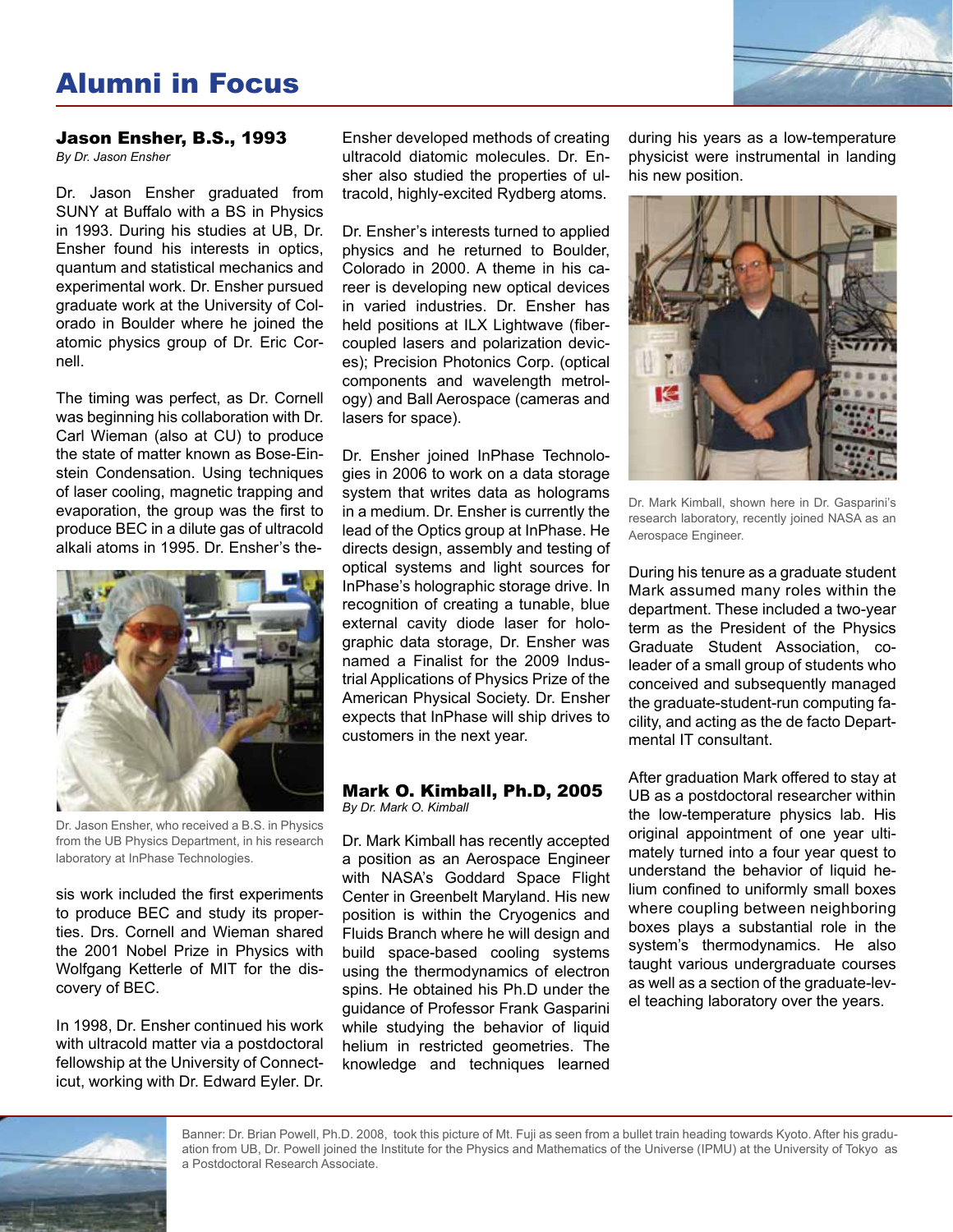### Alumni in Focus **CONTINUED**

#### Michael Gerfin, B.S. , 2008 *By Dr. John Cerne*

Michael Gerfin received his BS in Physics from UB in 2008 and has become a member of one of the most elite crime-fighting organizations in the world, the Federal Bureau of Investigation. He began training at the FBI Academy in Quantico, Virginia, in fall 2008 and graduated in January of this year. He describes his five months of training at the Academy as very challenging, but also fun (sounds a bit like physics!). The photo shows Michael (on right) receiving his FBI badge from the FBI's Associate Deputy Director, Timothy P. Murphy. After a temporary assignment



Michael Gerfin (right) at his graduation from the FBI academy.

in Washington, D.C., Special Agent Gerfin began his first assignment in March 2008 at the FBI office in Akron, Ohio. While at UB, Michael developed exciting new educational simulations for our Conceptual Learning Approach to Waves web site (www.physics.buffalo.edu/claw) and given the creative abilities that he demonstrated on that project and his other work at UB, we consider the FBI very lucky to have recruited him!

### Ryan Heary, Ph.D., 2009

*By Dr. John Cerne*

Who ever thought that a physics PhD could lead to flying jet fighters for the

US Air Force? That is in fact the highly unusual and exciting route that Ryan Heary is taking. Ryan is currently finishing his PhD in condensed matter theory in Prof. Jong Han's group. In order to make the transition from discontinuous quenching of quasi-particle states in nonequilibrium dynamical mean-field theory to high g aerobatics, Ryan will begin a 12 week program at the USAF Officer Training School in Montgomery, Alabama, this summer. This is followed by a 40-day Initial Flight Screening in Pueblo, Colorado. The "real excitement" begins in the year-long Undergraduate Pilot Training (UPT) program which will take place at either Laughlin, Vance, Columbus or Sheppard Air Force Base. The typical day in this grueling and intensive training program (www.baseops.net/militarypilot/) puts the students through formal academic and flight training that starts at 6am and ends at 6pm (this does not include time for homework and other extracurricular meetings). And you thought our physics program was demanding! During the UPT phase Ryan will be selected for more advanced training on a specific airframe (fighter, bomber, tanker, or multiengine turboprop). If all goes well, Ryan will be flying advanced trainers within a year, and front-line aircraft, perhaps even the new F-22 or F-35, within the next couple of years. We wish Ryan all the best on this exciting and demanding career!



Ryan Heary will be graduating soon to join the US Air Force.

#### **We congratulate our 2008/2009**

#### **Physics Masters recipients:**

Daniel Bailey, Fatih Bulut, Peng-Jen Chen, Lili Chu, Pei-I Ku, Mark Laurri, Yichen Li, Chinmay Sikdar, Rohit Singh, Shou-Fang Tsao, Tianyi Yu

#### **Doctorate recipients:**

ABB Ltd.

Gheorge Acbas (UB), Elena Brewer, Imran Khan (Temple University), Kwangwoo Park (Southern Methodist University), Brian Powell (Tokyo University), Konstantinos Tzirakis

#### We thank our donors for their 2008/2009 contributions to the Physics Department funds:

AstraZeneca- Pharmaceuticals LP Bahethi, Om Bahethi, Saraswati Beilman, John Biernat, Michael Bruker Biospin Corp. Burkhardt, Robert Cerne, John Chang, Chu-Nan Chang, Yuan-Huei Chao, Chihyu Cheng, Hung Chien, Amy Chien, Calvin Chou, Chia-fu Chu, Chonsaar Alexander Ram, Michael Chu, Kwo Chu, Melinda Chuu, Der-San Corwin, Kristan DiPirro, Michael Elsevier Inc. Feinberg, John Fogel, Bernice Fogel, Charles Fujita, Shigeji Ganapathy, Sambandumurty Gasparini, Francis Gonsalves, Richard Grasso, Michael Han, Jong Ho, Jean-Hsien Ho, John Iashvili, Ia IBM Systems- Technology Group Jain, Piyare

Jarosik, Norman John Wiley & Sons, Inc. Kharchilava, Avto Kinney, William Lee, George Lee, Grace Lee, Y. C. Lin, Duoliang Lin, Sharon Lo, Ikai Lockheed Martin Luo, Hong Markelz, Andrea McCombe, Bruce Meining, Christian Petrou, Athos Pralle, Arnd Randel, Terrence Shapiro, Anatole Shaw, David Snyderman, Barbara Snyderman, David Spaeth, Peter Srinivas, T.K. Stojkovic, Dejan Sun, S-T TPG Wackeroth, Doreen Wang, Jui Hsin Weinstein, Bernard Wu, James Wu, Ye Wu, Yenyu Chang Yen, Edward Zeng, Hao Zhang, Piehong Zheng, Wenjun Zutic, Igor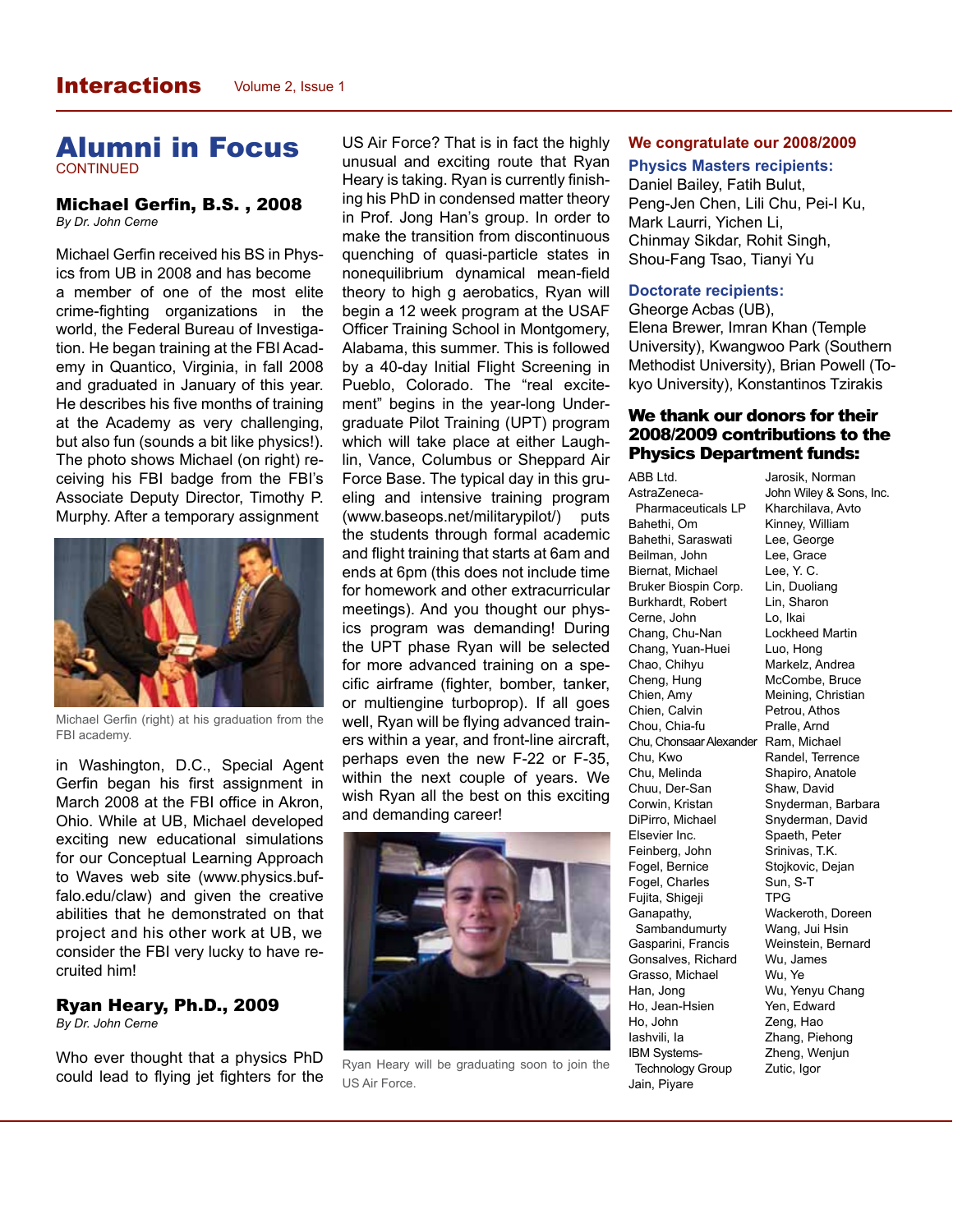# Physics & Arts

#### Impressions of Science in Nature

*By Patty Wallace*

In my paintings, an impression of the visible world is interpreted through art while I simultaneously present mathematical expressions of how physics







Three of the eight paintings created by Patty Wallace for the new Art & Physics installation funded by the 2008 Morris Fellowship for Artistic Expression. The paintings are part of the Physics & Arts exhibition in Fronczak Hall. The exhibition is open to the public and guided tours can be arranged by sending email to ubexpo@gmail.com. Shown are on the top: Schroedinger equation, middle: Planck's law of black body radiation, and bottom: Hubble's law). PHOTO: Patty Wallace

charts its unseen workings. Both systems of representation strive to reveal theories for which there are no words, physicists using the language of mathematics and artists using visual images. Historically, we can track parallel breakthroughs that reveal correlations in vision. With this body of work, I am trying to investigate the romance of art and the drama of science by juxtaposing equations and formulae over various landscape backgrounds inspired by the works of master painters like Caspar David Friedrich (German, September 5, 1774 - May 7, 1840) and John Constable (British,11 June 1776 - 31 March 1837) whose Romantic investigations of skies and atmospheres were visual counterpoints to the idyllic pastoral valleys and the lugubrious Gothic ruins of the countryside at the height of the Industrial Revolution.

#### The artistic beauty of fundamental physical law equations

*By Dr. Jorge Jose*

I still remember the deep feelings I felt the first time I went through the derivation of Einstein's General Relativity equations via the Bianchi equations or by using the Lagrangian variational principle when I was an undergraduate student. Years later in 2004 when preparations were being made to celebrate Einstein's 1905 Annus Mirabilis centennial, we wanted to do something special in the physics department at Northeastern University. In a conversation with a colleague from the philosophy department he said that often people are celebrated by engraving some of their landmark phrases like Roosevelt's "The only thing to fear is fear itself..". I mentioned that physics is characterized by the equations that describe basic physical laws. He then suggested to have those equations engraved permanently for artistic exhibition. He recommended stone engraving artist Mr. Houmann Oshidari, from New Hampshire. He could polish and carve black stone tablets with the basic laws of physics. I provided Mr. Oshidari with what we believed satisfied this criteria; In classical mechanics, Newton's second law; in Quantum Mechanics the Schrödinger Equation, Heisenberg's operator equations of motion as well as his Uncertainty principle; In electrodynamics Maxwell's four field equations in vector and tensor notations. The later one in dimensionless units; next we chose Einstein's Special Relativity mass energy equation as well as the kinematic geodesic and gravitational field equations, including the Cosmological constant; Then Boltzmann-Gibbs partition equation as well as Boltzmann's entropy equation and H-theorem approach to equilibrium. By a generous donation from the physics department at Northeastern University the tablet equations will now be exhibited as part of the Physics & Arts exhibition in the physics department at the University at Buffalo.



One of the four slate tablets created by Houmann Oshidari and donated by the Department of Physics of Northeastern University. They can be viewed in Fronczak Hall as part of the Physics & Arts Exhibition.



Banner: Prof. Reinhard Reitzenstein, UB Associate Professor of Visual Studies, is creating two bronze sculptures for the new Art & Physics installation funded by the 2008 Morris Fellowship for Artistic Expression. Shown here is the mold for the "Fermi Surface" sculpture. The unveiling of this new addition to the department's Physics & Arts Exhibition in Fronczak Hall will be celebrated during an opening reception in fall 2009. PHOTO: Reinhard Reitzenstein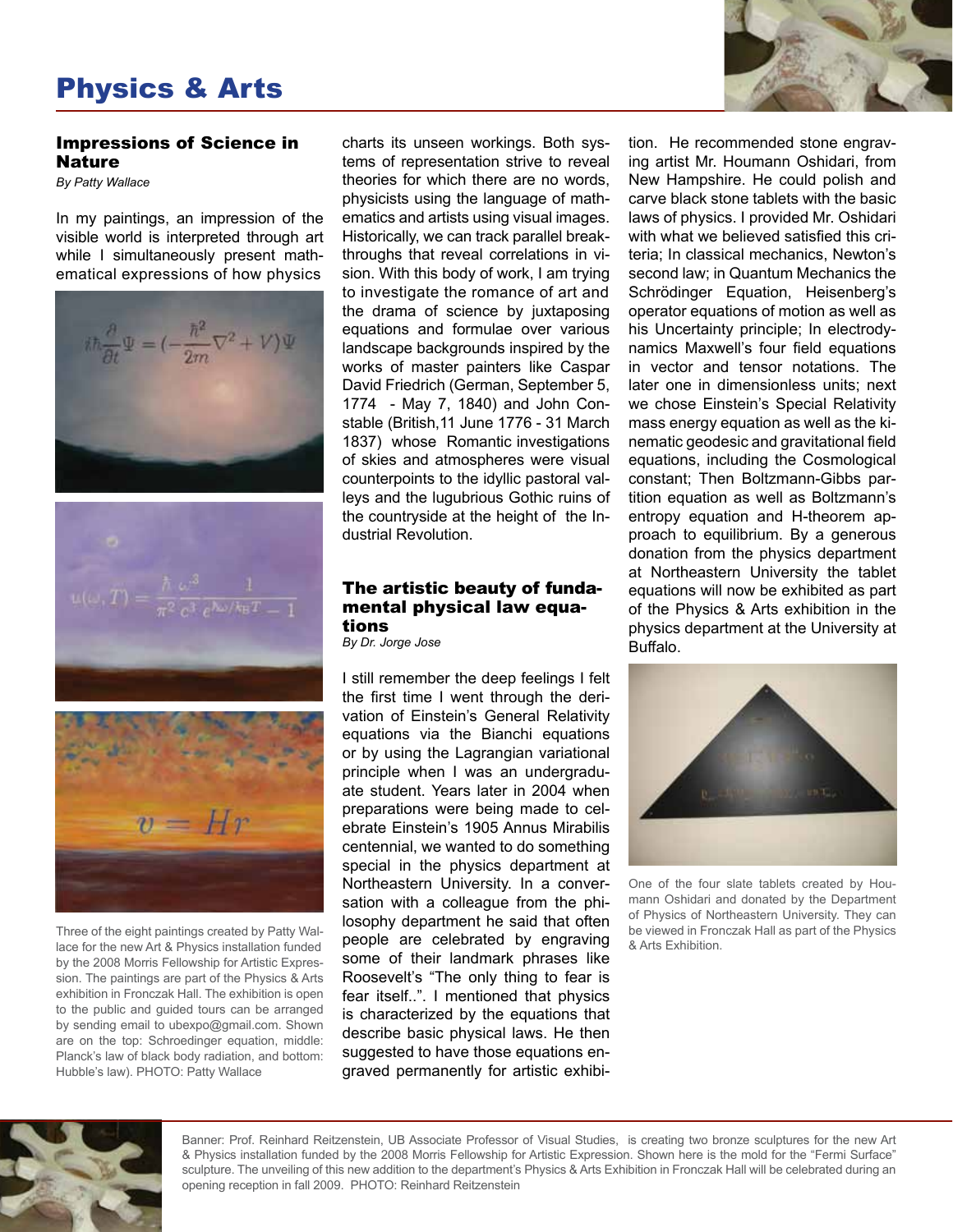

#### Physics and Outreach

*By Dr. Doreen Wackeroth*

The Physics Department is involved in a wide variety of outreach activities such as the 100 Hours of Astronomy public event featured in this newsletter (see article on page 1). Physics faculty are committed to bringing the fascinating world of science to students of all age groups from day-care to high-school and to the public in all walks of life. Often with the enthusiastic support of our graduate and undergraduate students we engage and inspire through fun and awe physics demonstrations at public events and at school visits. Public lectures at UB and outside, for instance at the Sheridan Lions Club (by Dr. Will Kinney, Associate Professor of Physics) and the Buffalo Museum of Science (see below), inform and educate about state-of-the-art physics research. All our activities aim to create a non-intimidating environment for inquiring minds to explore physics in general and the research conducted at UB in particular. As also reported in this newsletter, a unique collaboration between physics faculty and artists resulted in a permanent, public Physics and Arts exhibition in Fronczak Hall. The visualization and illustration of often complex physics concepts through art allows the visitor a less inhibited access to physics and helps the physicist along in his/her explanations of concepts such as the non-deterministic nature of Quantum Mechanics or generation of mass in the Standard Model of particle physics via symmetry breaking.

Many of our outreach activities would not have been possible without the generous support of our alumni. The Physics & Arts exhibition and the Moti Lal Rustgi Memorial lecture series are only two examples of this support. The following partial list of recent outreach activities of the Physics Department illustrates the wide variety of activities:

• public events as part of the International Year of Astronomy (see coverage in this newsletter and www.physics.buffalo.edu/iya), spearheaded by Dr. Bernard Weinstein, Professor of Physics,

• two public talks as part of the Scientist in Residence Program of the Buffalo Museum of Science by Dr. Dejan Stojkovic, Assistant Professor of Physics,

• physics demonstrations involving liquid nitrogen and a van de Graaff generator at local schools by Dr. John Cerne, Dr. Andrea Markelz, Dr. Doreen Wackeroth and Dr. Hao Zeng, Associate Professors of Physics,

• a presentation by Dr. Michael Ram, Professor of Physics, at UB's Science Exploration Day targeting WNY highschool students,

• mentoring local high-school students in conducting research projects in soft condensed matter physics (Dr. Surajit Sen, Professor of Physics), theoretical particle physics (Dr. Doreen Wackeroth, Associate Professor of Physics) in cosmology (Dr. Dejan Stojkovic, Assistant Professor of Physics), and in solar energy research (Dr. Hao Zeng, Associate Professor of Physics),

• tours of the Physics & Arts Exhibition and the organization of the Physics & Arts Summer Institute for high-school students (Dr. Doreen Wackeroth), and

• QuarkNet activities involving highschool teachers and students, organized by Dr. Avto Kharchilava and Dr. Ia Iashvili, both Assistant Professors of Physics. One of the QuarkNet highschool teachers, Mr. David McClary, recently won the QuarkNet CERN fellowship, which enables him to spend some time at CERN in Geneva, Switzerland, to participate in LHC-related research. Most recent QuarkNet activities include the participation in the U.S. Masterclass 2009 of the Virtual QuarkNet Center and LHC Online (see http://cosm.hamptonu.edu/vlhc/doku. php for more information).

For inquiries about the Physics Department's outreach activities please contact Christine Gleason, cg57@buffalo.edu.





Students of St. Leo and Buffalo Native American Magnet 19 middle schools created beautiful 'cool physics' Thank you notes after a visit of UB physics faculty.



Banner: One of the participants of the Department's 2008 Physics & Arts Summer Institute (PASI) was featured in UB's Reaching Others initiative. At the three-week long summer institute eight high-school students created an artistic exhibit illustrating the concept of Symmetry in physics. PASI 2009 will take place from July 24 – August 17 and will explore Physics beyond the known, i.e. Supersymmetry and Extra Dimensions. For more information about UB's Reaching Others initiative and PASI please visit www. buffalo.edu/reachingothers and www.physics.buffalo.edu/pasi, respectively. PHOTO: Douglas Levere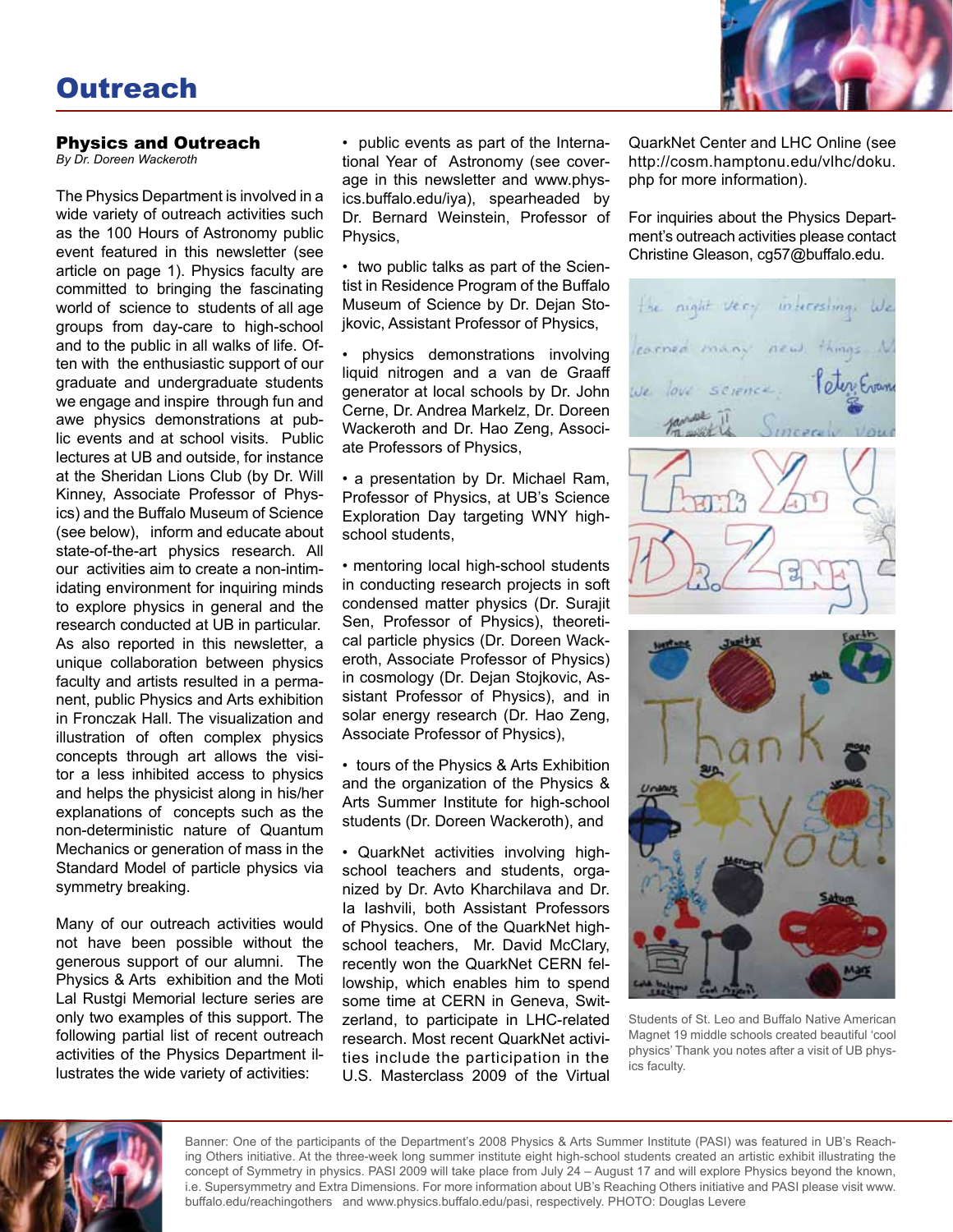

#### Tailoring Magnetism in Quantum Dots

*By Dr. Igor Zutic*

Semiconductor quantum dots (QDs) can be viewed as artificial atoms allowing a versatile control of a number of carriers (by doping, applying gate voltage or illumination), the effects of quantum confinement and Coulomb interactions. This can lead to improved optical, transport, and magnetic properties. The motivation to magnetically dope (typically by adding Mn-impurities) QDs comes from the possibility for an enhanced control of magnetic ordering as compared to the their bulkcounterparts. Unlike in the bulk structures, adding a single carrier (electron or hole) in a magnetic QD can have important ramifications. Through carrier-mediated magnetism, an extra carrier can both strongly change the total carrier spin and the temperature of the onset of magnetization.



Gate electrodes can deform lateral confinement from circular to elliptical shape and change the ordering of the energy levels in a quantum dot. This in turn reversibly controls the zero and finite spin configuration of the valence electrons. Through carrier-mediated magnetism a finite total spin of electrons will align many Mn-spins.

In a recent work **[Physical Review Letters 101, 207202 (2008)]** we elucidate novel possibilities to tailor magnetism in QDs, even at a fixed number of carriers. Motivated by the experiments in nonmagnetic QDs which show that gate electrodes can be used to effectively change the symmetry of the quantum

confinement, we predict an effect that can be viewed as a quantum analog of piezomagnetism. Magnetic order is obtained not by deforming the specimen, but the quantum confinement. The gate-controlled elliptical deformation of the confinement, depicted in the figure, removes the degeneracy of p-levels and induces the zero to finite spin transition of valence electrons. This change in turn provides an avalanche effect on hundreds or thousands of Mn-ions whose spins become aligned. While our initial studies of such mechanisms were limited to low temperatures (~20 K), new experiments in the groups of Professors Bruce McCombe and Athos Petrou at UB suggest that the magnetic ordering in Mn-doped QDs can persist even at 300 K.

#### Who Is Influencing Who? The Physics Of The Interaction Between Biological Molecules And Water

*By Dr. Andrea Markelz*

Recently researchers in the Markelz

group have demonstrated that the surface of proteins strongly affects the water dynamics immediately adjacent to the protein, and this change in the water dynamics subsequently changes



Protein with adjacent surface water.

the protein dynamics! A continuing discussion in the understanding of cellular dynamics is the actual physical properties of water inside the cell. The cell is a crowded environment with only 1-10 nanometers between the macromolecules! The diffusion and interaction between the different components within the cell is dependent on the physical properties of the water in this confined space. However, research on biomolecular interactions is often done by isolating constituents under study and perfoming measurements in dilute conditions. Computational studies use bulk water properties, that is properties of water like what you pour from the tap, which presumably has very few other components! These approaches may be seriously flawed if the nature of water in real biological systems is strongly influenced by the crowded environment, as the UB physics studies suggest.

In a recent article in the prestigious Physical Review Letters **[PRL 101, 178103 (2008)]** the Markelz group explored the nature and origin of a phenomenon called the protein dynamical transition. They applied their technique of terahertz time domain spectroscopy to test assumptions of the origin of the effect. In exploring the nature and origin of the protein dynamical transition the group showed that this transition arises from the water layers immediately adjacent to the protein. The transition does not occur in bulk water, indicating that the nature of the water immediately adjacent to the protein is significantly changed by the protein surface. PhD student Yunfen He showed that this influence continued down to peptides only five amino acids in length, but ceased to occur for shorter peptides. This size dependence is startling and completely unexpected. The article has been featured in the Virtual Journal Of Biological Physics (an APS Division of Biological Physics online journal) and has been selected as an exceptional paper by the Faculty of 1000 in Biology and Medicine (an online service in which over 4,500 leading researchers evaluate the most important articles in biology and medicine).

Ms. He (now Dr. He) gave a keynote invited talk at the International Conference on Infrared and Millimeter Waves in Pasadena, CA last September and received a student travel award from the APS for this work. The group has



Banner: The Department's Linux cluster "Quantum" has been installed in 2005, initially consisting of 32 64-bit dual-core Opteron 270 processors networked with both Gigabit and Myrinet interconnects and a 2 TB file server. In February 2009 Quantum has been upgraded and has now 240 processors with a peak performance of about 1 TFlops. The cluster is maintained by UB's Center for Computational Research (CCR).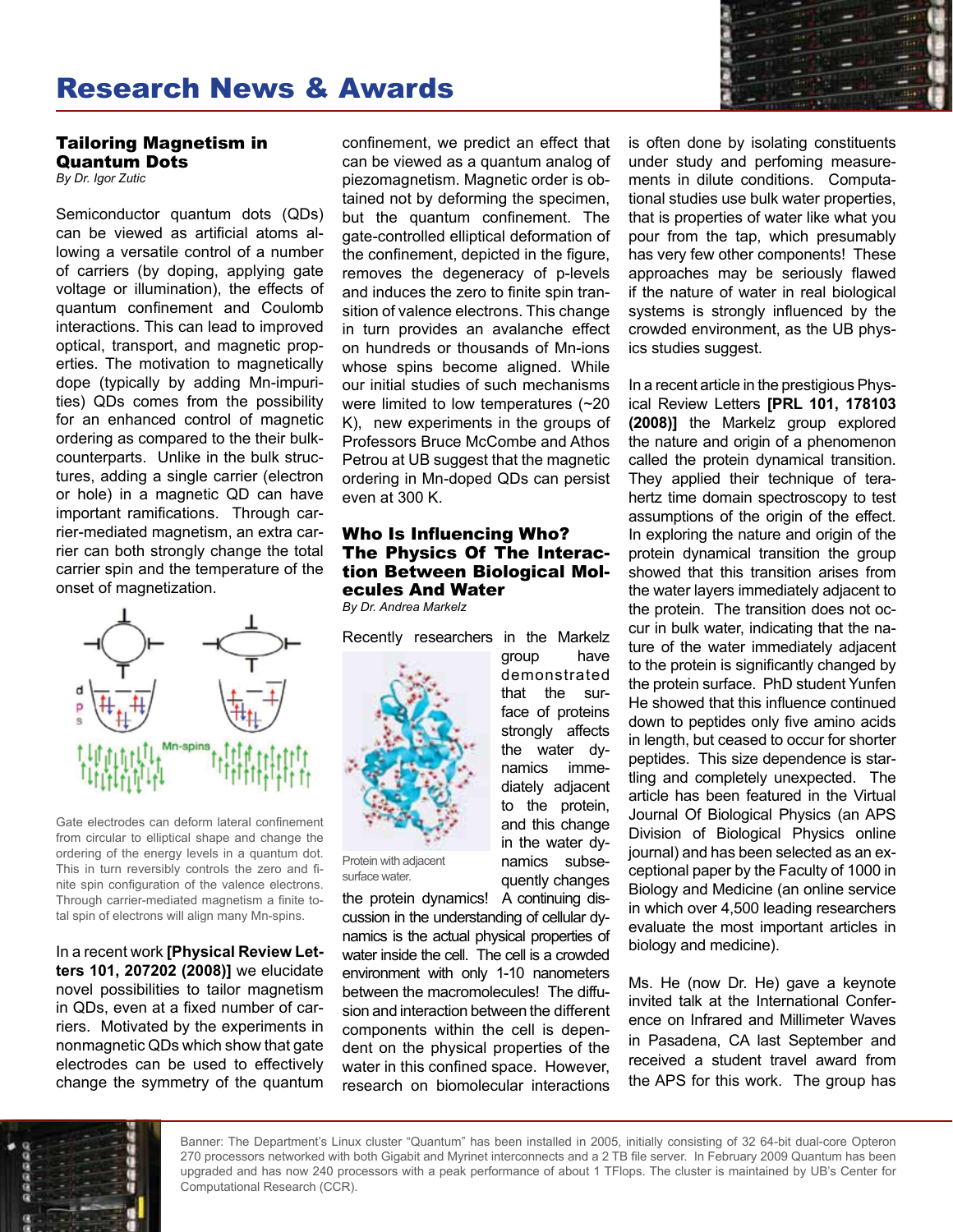

## Article continued from page 9: Who Is Influencing Who?...

*By Dr. Andrea Markelz*

been invited to give talks on these results at the Materials Research Society Spring Meeting 2009, the Protein and Water Interaction Workshop 2009, the 2009 Telluride Research Conference on Vibrational Dynamics, the 2009 Telluride Research Conference on Protein Dynamics, SPIE Optics & Photonics 2009, and the Shenzhen International Conference on Advanced Science and Technology 2009 (SICAST 2009, China).

The group is currently exploring the origin of the minimal surface interaction area requirement for the transition. Of immediate interest is how this interplay between the nature of the protein surface and the dynamics of the solvent influences protein folding and dynamics. This work was funded by a CAREER grant from the National Science Foundation.

#### Congratulations to our recent award recipients:

Dr. Hao Zeng, Associate Professor of Physics, won the UB Exceptional Scholar-Young Investigator Award 2009.



Dr. Ulrich Baur, (pictured above) Professor of Physics, has been made Fellow of the American Physicsal Society for contributions to precision electroweak physics, especially the phenomenology of electroweak gauge bosons at hadron colliders. Nominated by: Particles and Fields (DPF)



Dr. Surajit Sen, (pictured above) Professor of Physics, has been made Fellow of the American Physical Society for the discovery of how solitary waves break and secondary solitary waves form in granular media, for his leadership in organizing forums to represent and recognize the physicists from India and for raising consciousness about the problems and the importance of rural science education in India and the developing world. Nominated by: International Physics (FIP)

Ian Swanson received an Om and Saraswati Bahethi Scholarship.

Seth Levy won the award for best undergraduate poster at the Spring meeting of the New York State Section of the American Physical Society.

## Support the Department of Physics Programs

*By Dr. Frank Gasparini*

The Department continues to rely on its alumni and friends to support a broad spectrum of activities. These range from targeted scholarships to lectureships, exhibits and a general endowment fund. These contributions truly make the difference in the quality of our academic endeavors both at the undergraduate and graduate level. Your contributions to any of these activities are much appreciated. To contribute your support electronically, visit www.physics. buffalo.edu and click the Support Physics button on the top right. Please contact Chris Gleason in the Physics Department at 716.645.2017 x112 or via e-mail

cg57@buffalo.edu or you may contact Deborah McKinzie in the Development Office at (716) 645-6000, ext 1503, or via email at mckinzie@buffalo.edu with any questions.

#### Physics Department Funds

**Physics Excellence Endowment:**  Supports recruitment and recognition of outstanding students, outreach to the community, upper level experimental laboratories, undergraduate research projects, and activities of The Society of Physics Students.

**Frank B. Silvestro Endowment Fund:** Established in 2000 by Mr. Frank Silvestro, BA 1962, MA 1968, the fund supports outstanding students with financial need. Currently used for the support of graduate students.

**Dr. Stanley T. Sekula Memorial Scholarship Fund:** Established in 1990 by Mrs. Anne H. Sekula, honoring the memory of Dr. Stanley T. Sekula, BA 1951, and used to recognize outstanding undergraduates with financial need.

**Moti Lal Rustgi Professorship in Physics:** Endowed by the Rustgi family in 2006 to honor the late Professor Moti Lal Rustgi. Provides support for the Rustgi Professor, currently held by Professor Athos Petrou.

**Moti Lal Rustgi Memorial Lectureship Fund:** Established in 1993 by the Rustgi family, the fund supports an annual lecture by distinguished researchers.

**Ta-You Wu Lectureship Fund:** Established in 2008 by Professor Yung-Chang Lee in remembrance of the late Professor Ta-You Wu, who was a key member of the Department from 1966 to 1978.

**Physics & Arts Exhibition Fund**: This interactive permanent exhibition in Fronczak Hall opened in 2006, and was funded by alumni. It is one of the department's most effective outreach initiative. Support will allow continued evolution, development, and upgrade.



The Physics department sent a small delegation of undergraduate students to the Spring meeting of the New York State Section of the APS. Shown here are (from left) George Lindberg, Seth Levy, and Stephen Raiman at a visit to the University of Rochester's Laboratory for Laser Energetics.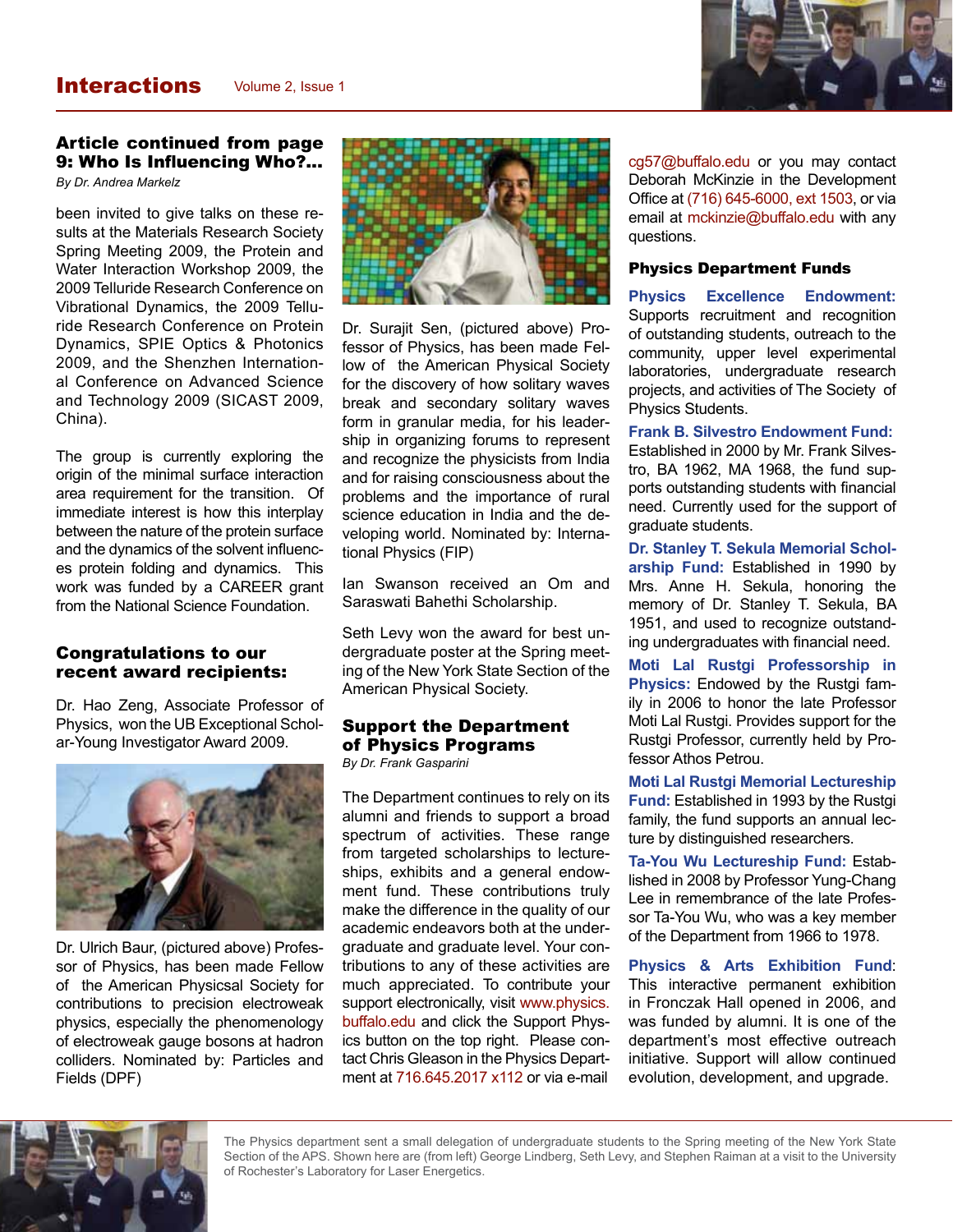

A distinguished string theorist working at the cutting edge of physics, Sylvester James

#### Dinner party to honor Professor Fuda

*By Dr. John Ho*

Professor Michael Fuda retired from the department in the beginning of 2009 after 42 years of distinguished service at UB. A dinner party was held in his honor on April 4, 2009 at Harry's Harbor Grille by the shores of the Niagara River. It was well attended by Mike's family, his current and past colleagues, and his former students.



Professors McCombe, Fuda and Ho (from left) at the dinner party to honor Professor Fuda's distinguished service at UB.

Master of Ceremony Dean John Ho delivered special greetings from Provost Satish Tripathi. Dean Bruce McCombe gave a very entertaining multi-media presentation. Among others making remarks were alumni James Whiting (PhD 1977) and Britton Gerard (PhD 1978), as well as Mike's daughters Meredith Costello and Melanie Henderson, his sisters Joyce Crookes and Nancy Chervisky, and his wife Siri. The evening's highlight was the Guest of Honor sharing with his admirers warm reminiscences of his long career at UB. We wish Mike the best in his post-retirement ventures.

## Tera-rrific conference!!!

*By Dr. John Cerne*

UB physics professor Andrea Markelz recently organized the Optical Terahertz Science and Technology International Workshop 2009. The conference, co-organized by University

of Alberta physicist Frank Hegmann, meets every two years to discuss the most recent developments in the rapidly developing field of terahertz physics. This year the technical co-sponsors included IEEE/LEOS, SPIE and OSA.



Poster session at the OTST 2009 conference coorganized by UB professor Andrea Markelz. The international conference had over 200 participants.

The conference received \$17k in funds from the NSF to assist with student registration charges and travel. The conference, which is traditionally held in the second week of March, was held in sunny Santa Barbara, California. "With over 200 participants the conference was an incredible success, both organizationally and in terms of content. We were fortunate to attract two high profile plenary speakers, Prof. Alfred Leitenstorfer, winner of the Sommerfeld Prize and the Kaiser Prize and current director of the Modern Optics and Quantum Electronics Institute,University of Konstanz, Germany and Prof. Daniel Mittleman, Optics Letters editor, Optical Society of America Fellow, and director of the terahertz program at Rice University. In addition, our invited speakers included superb veterans in the field such as Antoinette Taylor from Los Alamos National Laboratory and Daniel Grischkowsky, father of terahertz time domain spectroscopy. Over 175 excellent abstracts were submitted and we were in the unfortunate position to reject some very good submissions because of space and time constraints. The previous OTST conference had only 120 attendees with  $\sim$  100 submissions. We expanded our poster session and had it take on a much more central role, similar to that seen in the Material Research Society and Bio-

physical Society meetings," Markelz explained. Among the highlights of the conference were several sessions on the generation and use of high power terahertz light (1 terahertz = 300 μm = 4 meV) to examine nonlinear carrier and phonon dynamics. A special session on terahertz measurements of biological molecules and water established that indeed interfacial water behaves differently than bulk water and that changes in solvent dynamics very likely strongly effects solute dynamics, such as proteins. Metamaterials also played a central role in the conference, with dazzling examples of tunable negative refractive materials being produced in the terahertz range. This is certainly one of the hotbed applications of terahertz radiation. The wavelength range allows for the easy manufacture and testing of various negative refractive material designs. "I was delighted to see that the conference was so well received and am so happy that UB had such high visibility. We should be very proud of our UB students who were selected to give oral and poster presentations," Professor Markelz added. Several select presentations have been invited to publish manuscripts in a special issue of the Journal of Infrared, Millimeter, and Terahertz Waves with Markelz and Hegmann as editors. Association of Physics Teachers, and the American Association for the Advancement

#### Events Calender

**June 27th, 2009:** Ride for Roswell, join the Physics Department team Ubphysics to raise money for the Roswell Park Cancer Institute. See www.physics.buffalo.edu for information about how to participate and donate.

**July 24 – August 17, 2009:** Physics and Arts Summer Institute (PASI) 2009 for high school students www.physics.buffalo.edu/pasi

**Fall 2009, Fronczak Hall:** Opening reception for the Robert and Carol Morris Physics & Arts installation

**Fall 2009:** Fall Open House, guided tours of the Physics and Arts Exhibition in Fronczak Hall are available by request (please send email to ubexpo@gmail.com)

**October 16, 2009:** Public lecture featuring Professor David Hogg, NYU Center for Cosmology and Particle Physics, www.physics.buffalo.edu/iya



The 2009 Moti Lal Rustgi Memorial Lecture entitled "The DNA of Realty and its Genome" was held on April 3, 2009, by Professor S. James Gates, Jr. from the University of Maryland. The public lecture was made possible by the generosity of the Rustgi family. For more information please visit www.physics.buffalo.edu. *POSTER: Renee Ruffino*